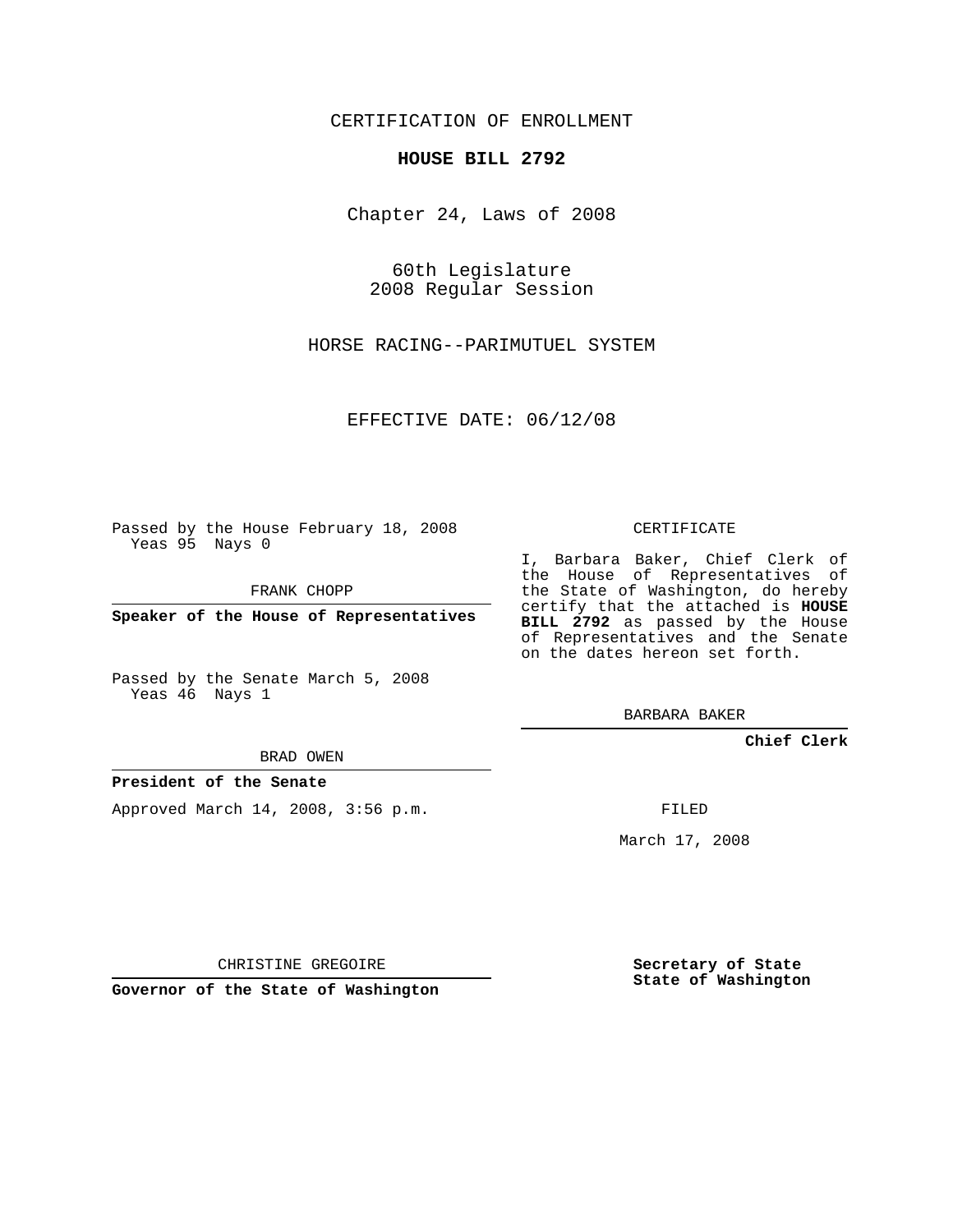## **HOUSE BILL 2792** \_\_\_\_\_\_\_\_\_\_\_\_\_\_\_\_\_\_\_\_\_\_\_\_\_\_\_\_\_\_\_\_\_\_\_\_\_\_\_\_\_\_\_\_\_

\_\_\_\_\_\_\_\_\_\_\_\_\_\_\_\_\_\_\_\_\_\_\_\_\_\_\_\_\_\_\_\_\_\_\_\_\_\_\_\_\_\_\_\_\_

Passed Legislature - 2008 Regular Session

**State of Washington 60th Legislature 2008 Regular Session By** Representatives Wood, Condotta, Grant, Conway, and Quall Read first time 01/16/08. Referred to Committee on Commerce & Labor.

1 AN ACT Relating to computing breaks in the parimutuel system; and amending RCW 67.16.060.

BE IT ENACTED BY THE LEGISLATURE OF THE STATE OF WASHINGTON:

 **Sec. 1.** RCW 67.16.060 and 1991 c 270 s 3 are each amended to read as follows:

(1) It shall be unlawful:

 (a) To conduct pool selling, bookmaking, or to circulate hand books; or

 (b) To bet or wager on any horse race other than by the parimutuel method; or

 (c) For any licensee to take more than the percentage provided in RCW 67.16.170 and 67.16.175; or

 (d) For any licensee to compute breaks in the parimutuel system 14 ((otherwise than)) at more than ten cents.

 (2) Any willful violation of the terms of this chapter, or of any rule, regulation, or order of the commission shall constitute a gross misdemeanor and when such violation is by a person holding a license under this chapter, the commission may cancel the license held by the offender, and such cancellation shall operate as a forfeiture of all